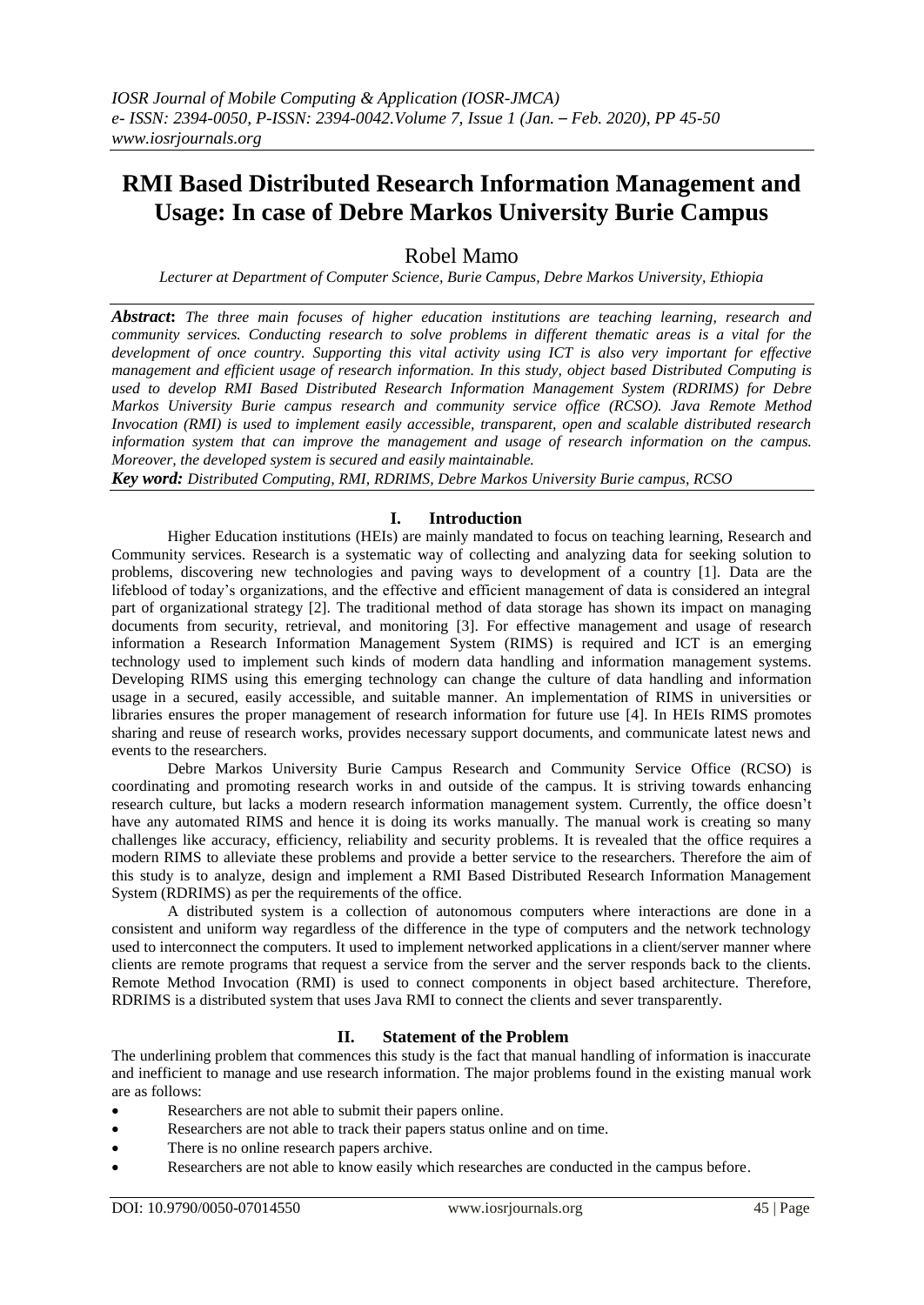The office doesn't have a means of organizing research, researchers' and reviewers' information online.

There is no automated means of generating research, researchers' and reviewers' report efficiently.

There is no automated means of disseminating supportive documents to the researchers and reviewers.

 The process is time taking because it requires manually colleting, organizing and communicating research, researchers' and reviewers' information.

 Data is not confidential and unauthorized person may gain information about researches, researchers' and reviewers' information.

### **III. Main Objective of the Study**

The main objective of the study is to analyze, design and implement RMI Based Distributed Research Information Management System for Debre Markos University Burie campus RCSO that can drastically improve the management and usage of research information.

## **IV. Related Literature**

#### **Distributed Computing**

Distributed computing is a field of computer science that studies distributed systems [5]. Distributed computing refers to two or more computers networked together sharing the same computing work. The objective of distributed computing is to sharing the job between multiple computers [6]. A common misconception among people when discussing distributed systems is that it is just another name for a network of computers. However, this overlooks an important distinction. A distributed system is built on top of a network and tries to hide the existence of multiple autonomous computers [7].

#### **Object Based Distributed Models**

Distributed objects run in different process and use a remote interface for controlling access to its data and functionalities that can be accessed from other objects in other processes located on the same or different machines. Object based distributed models include CORBA (Common Object Request Broker Architecture), DCOM (Distributed Common Object Model) and Java RMI (Remote Method Invocation).

CORBA defined by the Object Management Group (OMG) is developed for communication of systems that are deployed on diverse platforms. CORBA is used for collaboration between systems on different operating systems, programming languages, and computing hardware [5].

DCOM is a set of Microsoft concepts and program interfaces in which client program objects can request services from server program objects on other computers in a network. DCOM is based on the Component Object Model (COM), which provides a set of interfaces allowing clients and servers to communicate within the same computer (that is running Windows 95 or a later version) [5].

RMI is a mechanism that allows one to invoke a method on an object that exists in another address space. The other address space could be on the same machine or a different one [5].

#### **Java RMI (Remote Method Invocation)**

The Java Remote Method Invocation Application Programming Interface (API), or Java RMI, is a Java application programming interface that performs the object-oriented equivalent of remote procedure calls (RPC) [8]. Java remote method invocation is an object oriented middleware system in which a user is able to call methods on object residing in another java virtual machine which could also be located in a remote machine [9]. RMI used to support object based distributed applications. The nature of objects that hides its data and functionality from the outside world by means of distributed interfaces enables the implementation of RMI to enhance distribution transparency.

#### **Design Methodology**

## **V. Methodology**

The methodology used in this study is the Object-Oriented system development methodology. It is a software development strategy based on the idea of building systems from reusable objects. Objects are instances of classes and can be easily replaced, modified, and reused. It used to model real-world objects better than the traditional methods. It promotes reuse, modularity, extensibility, maintainability and improves productivity.

#### **Method of Data collection**

Gathering requirements is the corner stone to any successful study. A requirement is a statement that identifies a capability, characteristic or quality factor of a system in order for it to have value and utility to the user. Requirements are critical for scoping, defining, estimating, and managing the project. For effective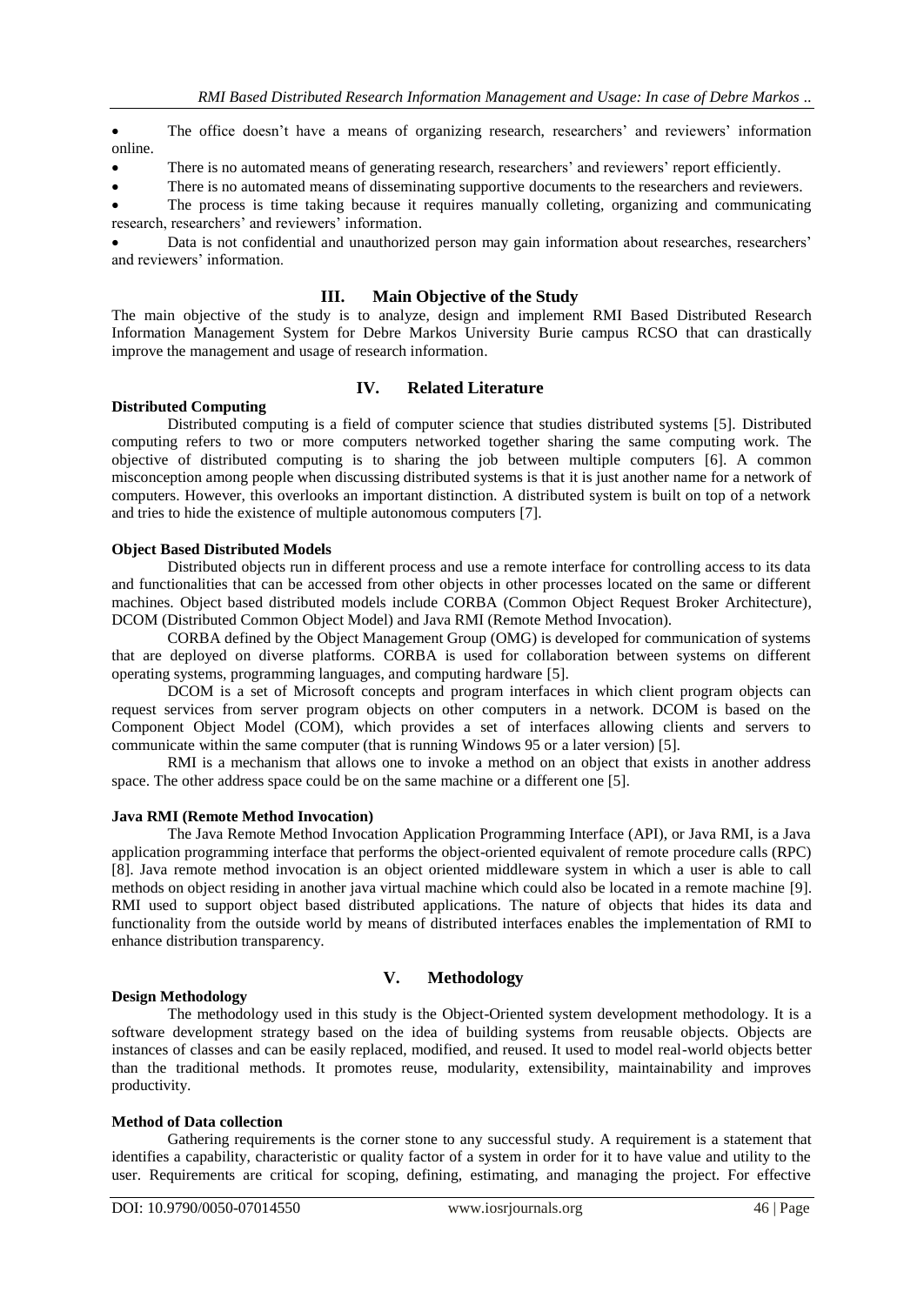elicitation of requirements, proper gathering techniques are required. The preferred methods of data collection used in this study are observation, interview, document analysis, and use case analysis.

Observation is used to observe how the existing system works and provides service to the users.

 An Interview is used to gather the detailed requirements of the system. RCSO vice dean of the campus and researchers are selected for the interview.

 Document analysis is used to analyze the various documents (research guideline, reporting forms, document archives, etc) found in the office.

Use case analysis is used to identify the scenarios, actors and use cases of the system.

#### **Development tools**

The system development tools used are Java Server Page (JSP) and RMI on the server side, HTML, CSS and Java Script on the client side, MySQL database server to create the database, GlassFish server to deploy the system, Anim-Fx to create animated effects and the Jaspersoft iReport tool to create dynamic reports to the system.

#### **System Architecture**

In this study Java RMI architecture is used to develop RDRIMS. RMI uses a request-reply communication to exchange messages between the client and server machines. An object's interface known as proxy is used to marshal remote method invocation into messages to be sent to the server and unpacks reply messages to return the result of the method invocation to the client. In the server side a stub, known as a skeleton is used to un-marshal request messages coming from the client and marshal reply messages to be sent to the client. When the clients invoke the remote methods it is transparent i.e. the clients don't know that the methods are executing on a different machine or vice versa.



**Figure 1.** Request-reply view of Java RMI Architecture

## **VI. Implementation**

Implementation of a distributed system using Java RMI requires programming the interface, implementation, server and the client. The interface program contains the declaration of remote method which is actually running on the server side, the implementation program contains the class that defines the method declared in the Interface program, the server program listens to Client requests and the client program invokes the remote method [10].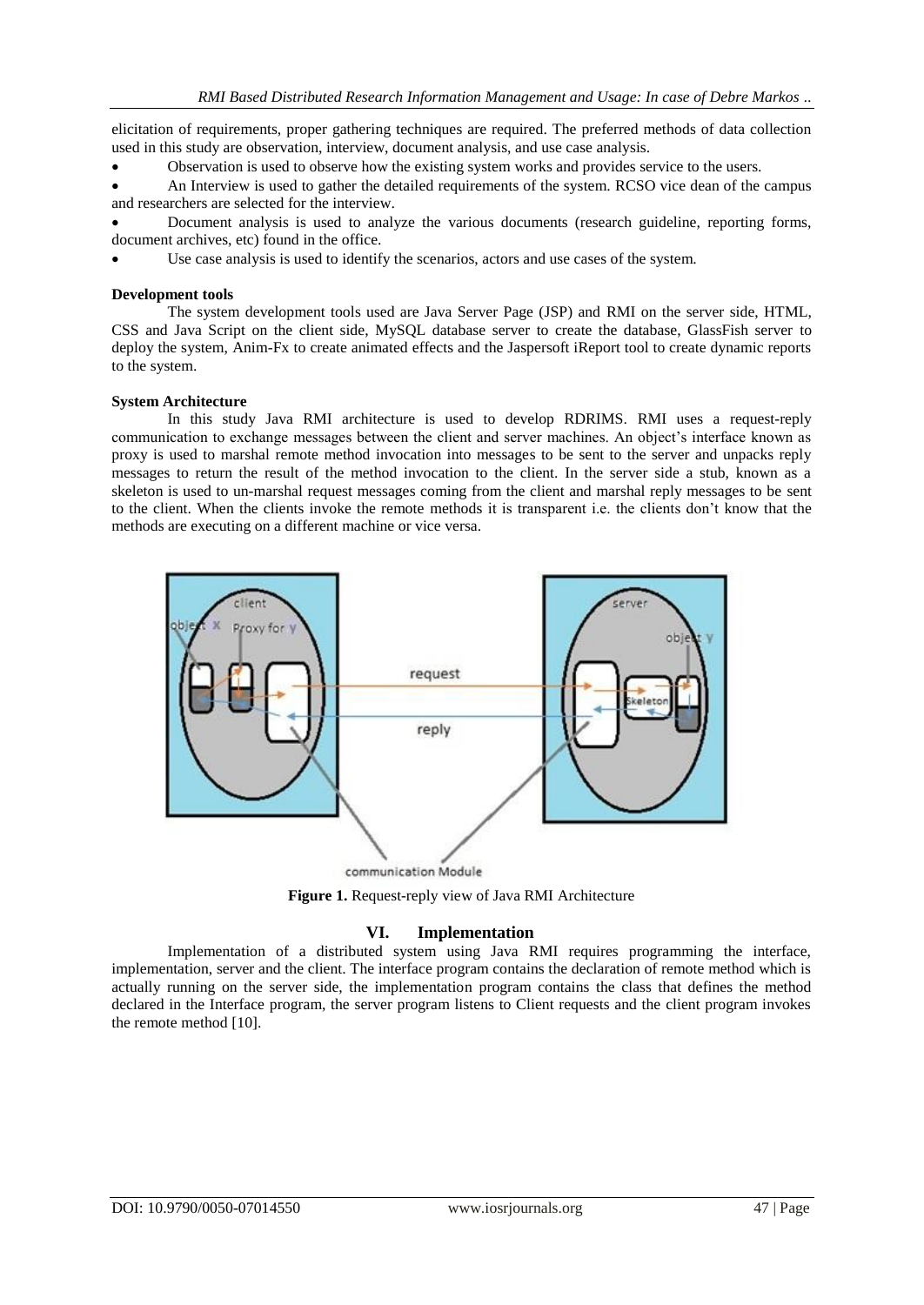```
package paperinterface;
 5
 67 F import java.rmi.Remote;
   - import java.rmi.RemoteException;
\overline{8}9
10 - /**
       .<br>Saint
11
      * @author Robel
1213
      \mathcal{H}public interface newPaperInterface extends Remote {
14
         public int removePaper(String paperId) throws RemoteException;
15
     Ă
16
```


The figure above shows an interface called newPaperInterface which contains the declaration of removePaper method. The interface extends the java.rmi.Remote interface and the method throws RemoteException.

```
package paperimplementation;
5
\epsilon7 7 import java.rmi.RemoteException:
R| import java.rmi.server.UnicastRemoteObje<br>| import paperinterface.newPaperInterface;<br>|- /**
     import java.rmi.server.UnicastRemoteObject;
\mathbf{q}10 \Box /**
11T all
      * @author Robel
12\mathbb{I}13\simpublic class PaperImplementation extends UnicastRemoteObject implements newPaperInterface {
1415 D public PaperImplementation () throws RemoteException{
   T
16\overline{\phantom{a}1}\mathbb{A}^{\downarrow} public String remove Paper (String paper Id) throws Remote Exception {
18
           String message=null;
     x^*19
20try{
21PreparedStatement pr=con.prepareStatement ("SELECT * FROM paper WHERE PaperID=?");
     pr.setString(1, paperId);
2223ResultSet rs=pr.executeQuery();
24
     \sim \sim \times\star/
25
26return message;
   Ł
27
         \mathcal{F}28\rightarrow
```
**Figure 3.** Java RMI implementation program

The figure above shows the implementation program that defines the removePaper method declared in the new PaperInterface. It extends the java.rmi.server.UnicastRemoteObject and implements the newPaperInterface.

```
5package paperserver;
67 J import java.rmi.registry.LocateRegistry;
    import java.rmi.registry.Registry;
\epsilon9 I import paperimplementation. PaperImplementation;
\overline{0}1 \Box /**
\overline{2}* @author Robel
\cdot3
      +1\overline{4}public class PaperServer {
5
.6 \Boxpublic static void main (String[] args) {
               try{
\overline{J}Registry r=LocateRegistry.createRegistry(1099);
\overline{8}\overline{9}PaperImplementation i=new PaperImplementation();
                    r.bind("paper", i);20^{11}System.out.println("Server started");
                \mathbf{R}\overline{2}13catch (Exception ex) {
Q
                    ex.printStackTrace();
               \rightarrow15\mathcal{F}2677^{13}
```
**Figure 4.** Java RMI server program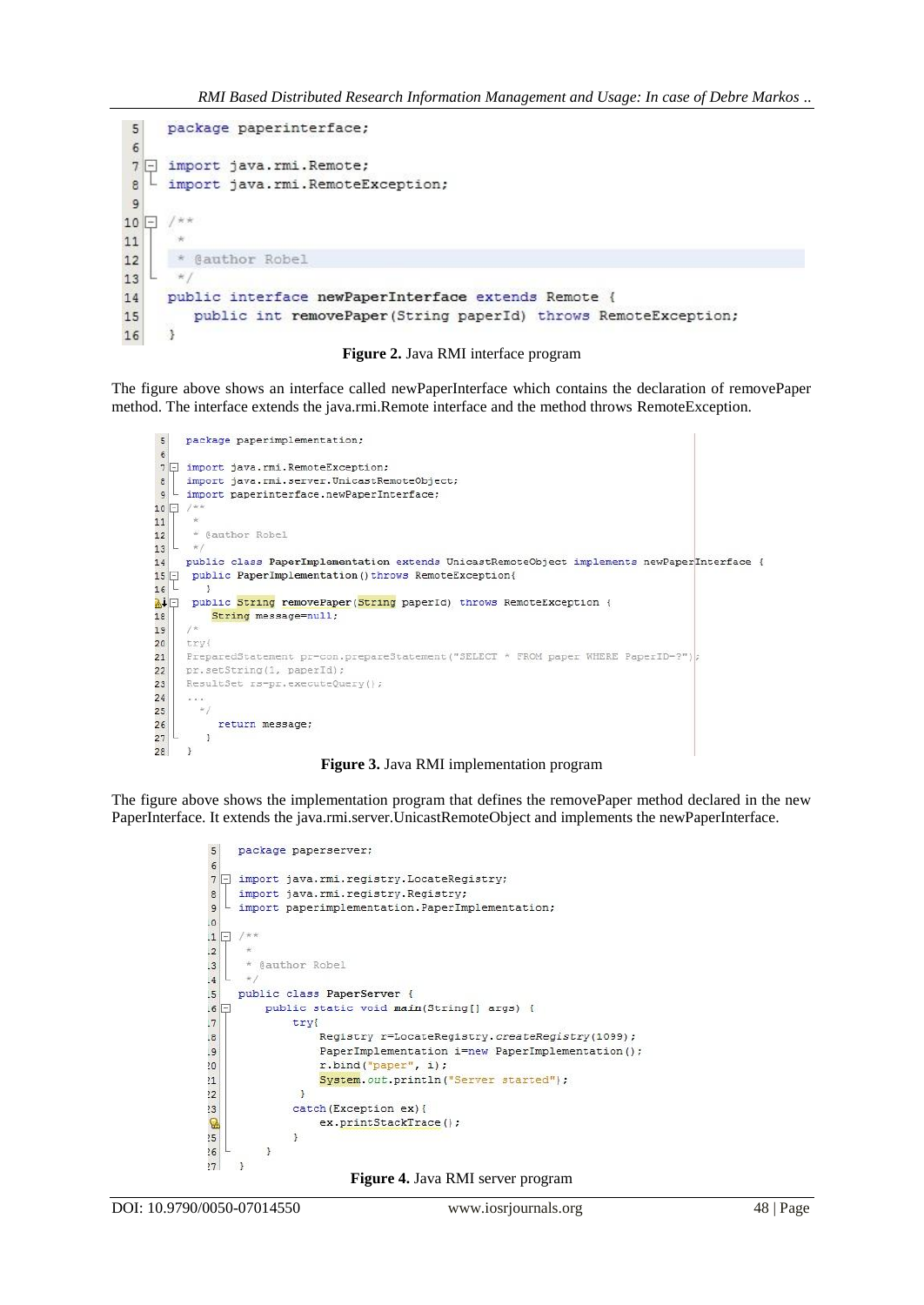The figure above shows the server program which creates a registry using RMI dedicated port number 1099. The server program binds the remote object and waits for the client request.

```
<%@page import="paperinterface.newPaperInterface"%>
7\phantom{.0}\theta<%@page import="java.rmi.registry.Registry"%>
\overline{9}<%@page import="java.rmi.registry.LocateRegistry"%>
     <%@page contentType="text/html" pageEncoding="UTF-8"%>
LO
      <! DOCTYPE html>
\mathbf{L}12 \Box <html>
\overline{13}白
          <head>
                <meta http-equiv="Content-Type" content="text/html; charset=UTF-8">
\overline{14}\overline{15}<title>Remove Paper</title>
           \langle/head>
L617日
           <body>
\overline{18}\epsilonString paperId=request.getParameter("paperId");
\overline{9}20try{
                 Registry reg =LocateRegistry.getRegistry("127.0.0.1",1099);
21newPaperInterface pi = (newPaperInterface) reg.lookup("paper");
22out.println(pi.removePaper(paperId));
23\overline{\mathbf{1}}2425catch (Exception ex) {
                     ex.printStackTrace();
2627\overline{\mathbf{1}}\rightarrow28
           \langle/body>
29
30\langle/html>
```
#### **Figure 5.** Java RMI client program

The figure above shows the web client program that invokes the removePaper remote method and displays the result of the remote method invocation.

#### **VII. Advantages of the New System**

The new system benefits researchers, reviewers and the RCSO by providing effective management and efficient usage of research information in a modern way. The main advantages of the new system are described below: **Accuracy**

The Java RMI creates a proper communication between the clients and the server, data is properly abstracted and stored in the database, user inputs are properly validated and verified and system outputs are properly delivered. These lead the system to be accurate and perform what it promises.

#### **Reliability**

Any error happening when using the system is properly handled through a try catch block and hence there is no chance of happening catastrophic failure. Unless the user provides all the necessary input data there is no chance to perform an activity in the system and the system is not exposed to undesired and unseen alterations of data which are potential causes to failure.

#### **Performance**

The new system is developed using highly cohesive and loosely coupled classes and this will increase the modularity and decrease the complexity of the system which results performance enhancement. The Jaspersoft iReport tool also enables the system to generate dynamic reports efficiently.

#### **Availability**

The system is available in the intranet whether the internet is there or not on the campus. The system supports distributed location transparency which enables the clients to invoke the remote methods irrespective of their location. Generally the new system will make the research information available and easily accessible from its database through Java RMI technology.

#### **Security**

The system uses authentication mechanism to filter out valid users and their privilege to the system. In addition the MD5 hashing algorithm is used to secure login passwords. The users' session is well managed in the system to safeguard their session from others and the object based Java RMI promotes encapsulation and data hiding to protect object's data and functionality from other parts.